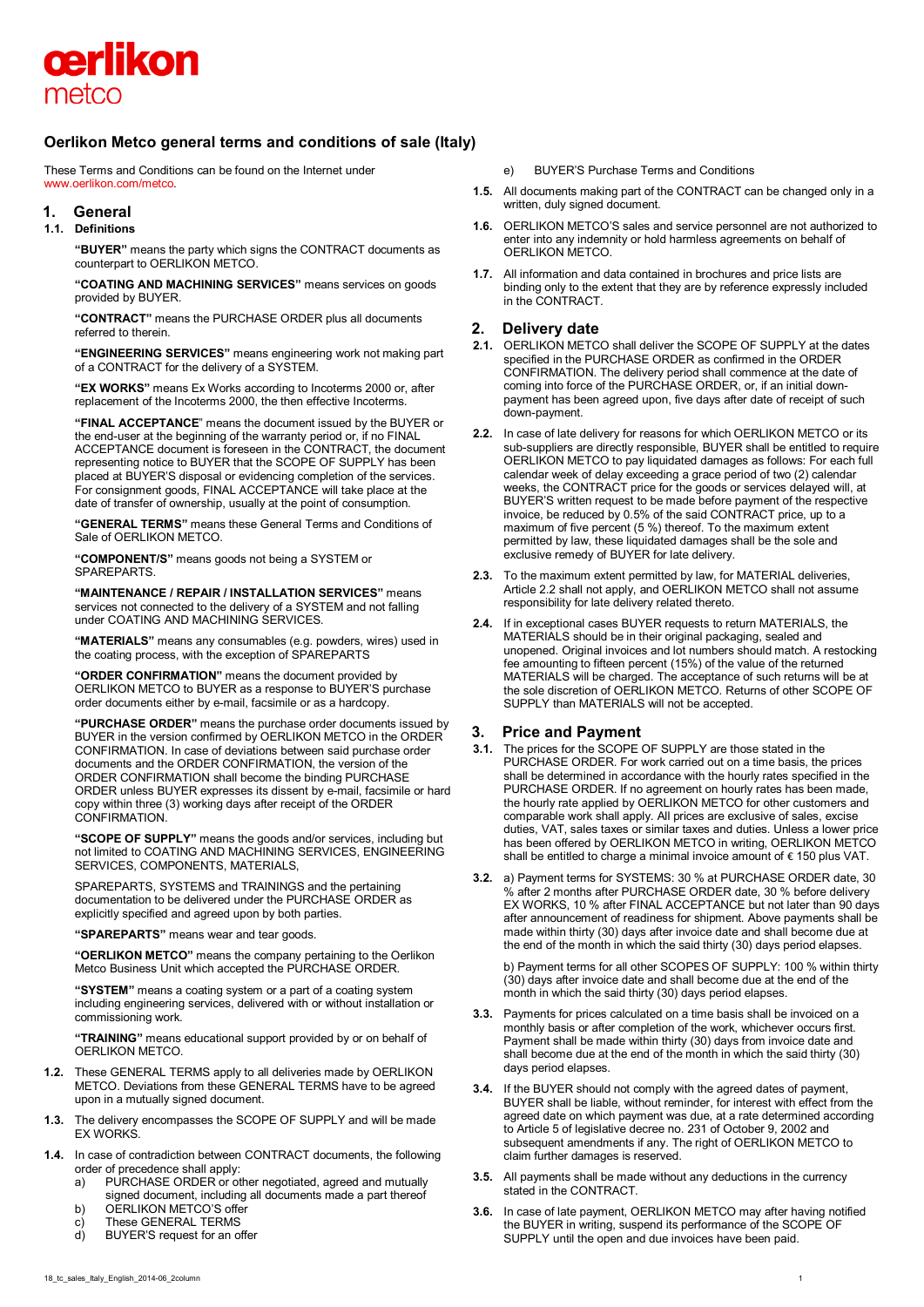# cerlikon metco

**3.7.** If BUYER and OERLIKON METCO agreed on issuing a Letter of Credit by BUYER in favor of OERLIKON METCO, such Letter of Credit shall be irrevocable, extendable, and confirmed by a first class worldwide active bank. Withdrawal of the money shall be against invoice and bill of lading or warehouse receipt.

# **4. Intellectual Property**

- **4.1.** BUYER shall provide the technical documentation (e.g. up-to-date drawings, descriptions, charts, instructions) which is necessary for the delivery of the SCOPE OF SUPPLY and is specified in the CONTRACT. BUYER confirms that BUYER is fully authorized to use (or have used) the technical documentation provided to OERLIKON METCO for the performance of the SCOPE OF SUPPLY by OERLIKON METCO or its sub-suppliers, respectively. In case BUYER would not be authorized to order said performance from OERLIKON METCO without violation of intellectual property rights of third parties, or if such right should be challenged, BUYER shall inform OERLIKON METCO without any delay. In this case, OERLIKON METCO shall stop the work until the approvals needed for the performance have been obtained.
- **4.2.** OERLIKON METCO shall not use technical documentation received from BUYER for any purpose other than to fulfill the CONTRACT.
- **4.3.** Any know-how, inventions, patents or copyrights or the like belonging to or provided by OERLIKON METCO and used for or developed in the course of the fulfillment of the CONTRACT by OERLIKON METCO shall remain OERLIKON METCO'S property, and no ownership shall be transferred to BUYER with respect to such know-how, inventions, patents and copyrights, independent of the hardware on which such know-how, inventions, patents or copyrights is made available (machinery, paper, electronic medium, etc.). However, BUYER shall be granted a limited right to use such know-how, invention, patents, copyright or the like for the operation, maintenance and repair of the SCOPE OF SUPPLY on a non-exclusive basis, which right shall **not** include the use of the said intellectual property for the reproduction of the SCOPE OF SUPPLY or parts thereof. If the SCOPE OF SUPPLY consists of ENGINEERING SERVICES, BUYER shall be permitted to use, on a non-exclusive basis, the documentation received for the purpose described in the PURCHASE ORDER. In case of doubt, ENGINEERING SERVICES provided for the development of a SYSTEM or the performance of COATING AND MACHINING SERVICES shall be deemed to be made available to BUYER for the procurement of such goods or services from OERLIKON METCO.
- 4.4. a) OERLIKON METCO warrants that the SCOPE OF SUPPLY and any part thereof, in the particular form sold by OERLIKON METCO, shall not infringe any intellectual property rights of third parties. In the event of any patent infringement relating to the said SCOPE OF SUPPLY, OERLIKON METCO may, in its sole discretion, procure the right to use the SCOPE OF SUPPLY without impairing its suitability, or modify or replace it so that it is rendered non-infringing. The obligations of OERLIKON METCO set forth herein are contingent upon (i) OERLIKON METCO receiving prompt written notice from BUYER of such infringement; (ii) OERLIKON METCO receiving assistance from BUYER in the defense; and (iii) the right of OERLIKON METCO to settle or defend, also in court.

b) This obligation of OERLIKON METCO shall not apply to (i) the SCOPE OF SUPPLY or part thereof which has been manufactured according to BUYER'S design, (ii) services performed by using BUYER'S documentation, (iii) the use of the SCOPE OF SUPPLY or any part thereof in conjunction with any other product in a combination not furnished by OERLIKON METCO as part of the SCOPE OF SUPPLY, (iv) products fabricated by using the SCOPE OF SUPPLY. As to any such equipment, service, product, part or use in such combination, OERLIKON METCO assumes no liability whatsoever for infringement of intellectual property rights of third parties, and BUYER shall indemnify OERLIKON METCO against any respective infringement claims. OERLIKON METCO shall co-operate with BUYER in the same manner as required by OERLIKON METCO under 4.4 a) (i) to (iii) herein above.

**4.5.** OERLIKON METCO'S copyrighted material shall not be copied by BUYER except for archiving purposes or to replace a defective copy.

# **5. Installation and site preparation**

**5.1.** If installation services are a part of the SCOPE OF SUPPLY, it is the responsibility of the BUYER to prepare the site environmentally and to provide the required services, electrical wiring and conduit, dry compressed air and piping, gas supply and piping, tools for installation, water drain, permits, including work permits, licenses, approvals, etc. as well as whatever is required to uncrate and move the equipment into its location.

- **5.2.** BUYER also undertakes to maintain the facilities, upon which OERLIKON METCO'S personnel may be required to enter, in a safe condition, and to comply with all applicable laws, statutes and regulations governing workplace health and safety, and to give OERLIKON METCO'S personnel all instructions necessary. OERLIKON METCO shall make sure that its personnel will follow all instructions reasonably made by BUYER. The same applies vice versa in case BUYER'S personnel have to enter upon OERLIKON METCO'S facilities.
- **5.3.** BUYER'S failure to comply with the obligations stated in Articles 5.1 and 5.2 above shall entitle OERLIKON METCO to either stop rendering its services, and/or postpone the delivery terms, and/or ask for additional charges for the lost time of its service personnel, such time to be calculated and charged in accordance with Articles 3.1 and 3.3 herein above.

# **6. Warranty**

Articles 6.1 through 6.7 contain specific warranties referring to various SCOPES OF SUPPLY. Only the warranty provision(s) referring to a specific SCOPE OF SUPPLY shall apply.

# **6.1. SYSTEMS and COMPONENTS**

OERLIKON METCO shall remedy any defect resulting from faulty materials or faulty workmanship. To the extent OERLIKON METCO is responsible for the design the same obligation applies to defects resulting from faulty design. If requested to do so by BUYER in writing, and as BUYER'S sole and exclusive remedy, OERLIKON METCO agrees to, at its sole option and at its own cost, either repair or replace the faulty parts of the SCOPE OF SUPPLY, or supply BUYER with nondefective SCOPE OF SUPPLY or part thereof. These remedies shall be provided for the defects notified to OERLIKON METCO during the warranty period under the conditions defined in Article 6.9 herein below and are granted for twelve (12) months.

# **6.2. MATERIALS**

OERLIKON METCO warrants that when dispatched from OERLIKON METCO'S factory, all MATERIALS meet the specifications described in the respective product data sheet. If requested to do so by BUYER in writing, and as BUYER'S sole and exclusive remedy, OERLIKON METCO agrees to replace, at OERLIKON METCO'S own cost, any MATERIALS which do not meet the specifications described in the said product data sheet or which have been specifically agreed upon in the CONTRACT. These remedies shall be provided for the defects notified to OERLIKON METCO during the warranty period under the conditions defined in Article 6.9 herein below and are granted for two (2) months.

# **6.3. COATING AND MACHINING SERVICES**

OERLIKON METCO shall remedy any defect resulting from not using the materials specified, or from faulty workmanship. OERLIKON METCO assumes no warranty or representation regarding the fitness of the coating or machining applied for the purpose for which the coated goods are intended to be used. If requested to do so by BUYER in writing, and as BUYER'S sole and exclusive remedy, OERLIKON METCO shall at its sole option and at its own cost repair the defective coating or machining or remove and re-process it. These remedies shall be provided for the defects notified to OERLIKON METCO during the warranty period under the conditions defined in Article 6.9 herein below and are granted for six (6) months.

# **6.4. MAINTENANCE / REPAIR / INSTALLATION SERVICES**

OERLIKON METCO'S obligations consist of using proper care and skill in performing the work described in the CONTRACT and, if parts (SPAREPARTS or other parts) are supplied by OERLIKON METCO in connection with such SERVICES, to deliver parts, which are free of defects. If requested to do so by BUYER in writing, and as BUYER'S sole and exclusive remedy, OERLIKON METCO shall re-do any faulty service work at its own cost. Defects resulting from insufficient or inappropriate documentation delivered by BUYER shall be remedied at BUYER'S cost. These remedies shall be provided for the defects notified to OERLIKON METCO during the warranty period under the conditions defined in Article 6.9 herein below and are granted for six (6) months.

## **6.5. SPARE PARTS**

OERLIKON METCO shall remedy any defect resulting from faulty materials or faulty workmanship. If requested to do so by BUYER in writing, and as BUYER'S sole and exclusive remedy, OERLIKON METCO agrees to, at its sole option and at its own cost, either repair or replace the faulty SPARE PARTS, or supply BUYER with non-defective SPARE PARTS. These remedies shall be provided for the defects notified to OERLIKON METCO during the warranty period under the conditions defined in Article 6.9 herein below and are granted for twelve (12) months except as otherwise agreed upon in the CONTRACT or as can normally be expected for such types of SPARE PARTS and the specific use, whichever time period is the shortest.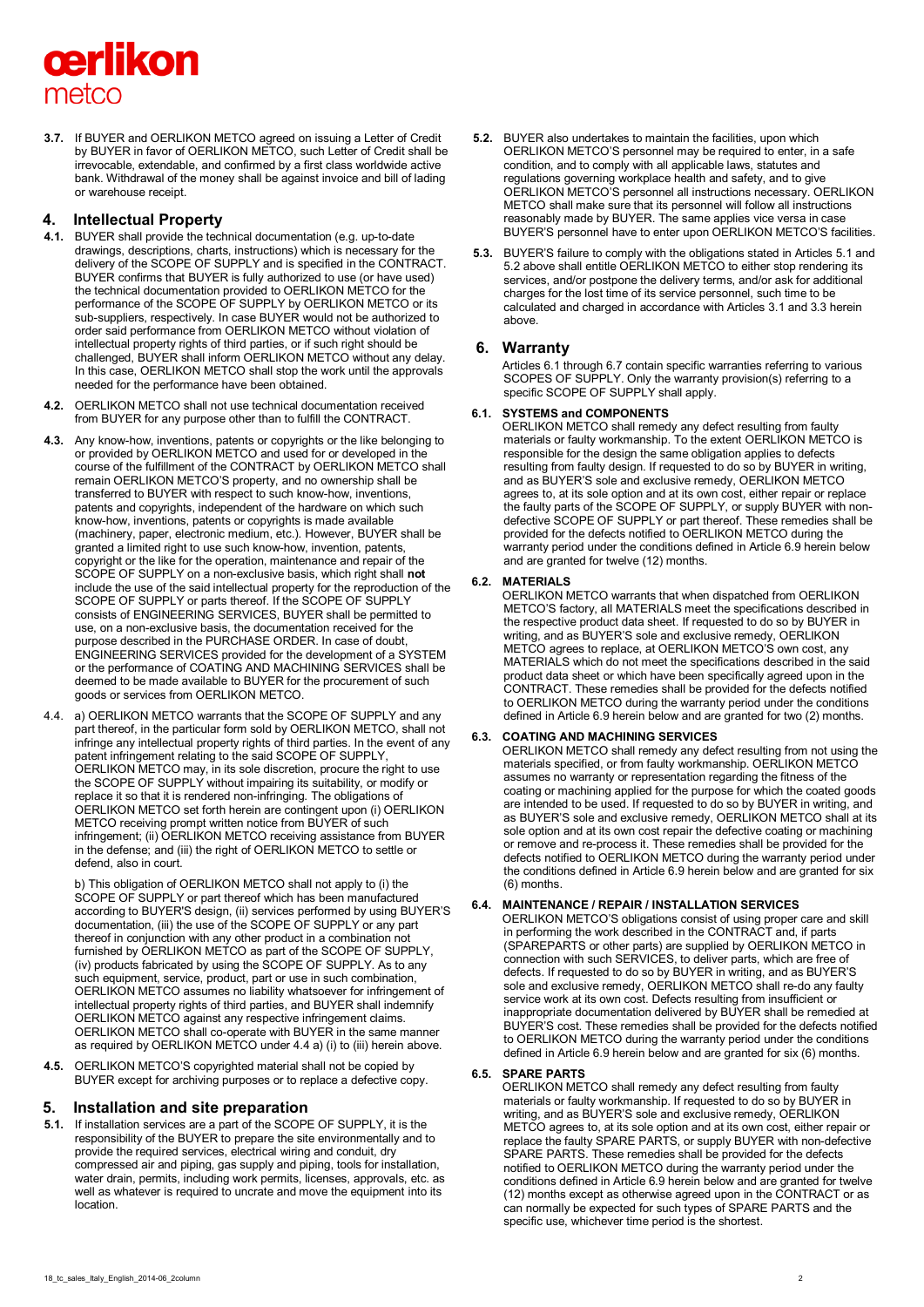# cerlikon metco

#### **6.6. ENGINEERING SERVICES**

OERLIKON METCO'S obligations consist of using proper care and skill in performing the work described in the CONTRACT. However, OERLIKON METCO does not provide any warranty for successful achievement of the results envisaged in the CONTRACT. If requested to do so by BUYER in writing, and as BUYER'S sole and exclusive remedy, OERLIKON METCO shall re-do any faulty service work at its own cost. These remedies shall be provided for the faults notified to OERLIKON METCO during the warranty period under the conditions defined in Article 6.9 herein below and are granted for six (6) months.

#### **6.7. TRAINING**

To the maximum extent permitted by law, OERLIKON METCO'S obligations consist of using proper care and skill in performing the TRAINING. OERLIKON METCO'S liability in respect thereof shall be limited to hundred percent (100 %) of the amount set forth for the TRAINING or, if the price therefore has not been fixed, to the value attributable to the TRAINING (calculated on the hours invested by OERLIKON METCO), and OERLIKON METCO shall not assume liability regarding correctness of the content communicated orally or in writing.

#### **6.8. Performance Guarantee**

Unless explicitly specified in the CONTRACT, OERLIKON METCO shall not provide performance guarantees. If a performance guarantee has been agreed upon, it shall be fulfilled if the guaranteed values have been reached in a performance test, or, if no such test has been agreed upon, if the SCOPE OF SUPPLY goes into commercial operation. To the maximum extent permitted by law, OERLIKON METCO'S liability for not reaching the guaranteed values, although the pre-conditions for which the BUYER or the end-user are responsible have been fulfilled, shall be limited to liquidated damages amounting to maximum ten percent (10 %) of the CONTRACT price for all SCOPE OF SUPPLY, except for SYSTEMS, for which OERLIKON METCO'S liability shall be limited to liquidated damages amounting to maximum five percent (5%) of the CONTRACT PRICE.

#### **6.9. General Conditions applicable to OERLIKON METCO'S Warranty**  a) Place where Warranty Work is executed

OERLIKON METCO reserves the right to require that the BUYER or the end-user returns the SCOPE OF SUPPLY or parts thereof to OERLIKON METCO'S production facility to provide proper warranty service.

Regarding SYSTEMS, OERLIKON METCO shall use its best efforts to perform the warranty work at BUYER'S or end-user's facility, and as soon as reasonably practicable after receipt of written notification by the BUYER or the end-user. In case OERLIKON METCO requires that the BUYER or end-user returns the SYSTEM or part thereof to OERLIKON METCO'S facilities, OERLIKON METCO shall reimburse BUYER or enduser solely the costs paid for sea or land transportation, with the exclusion of any internal costs. Regarding COATING AND MACHINING SERVICES, OERLIKON METCO shall bear the costs for the corresponding repair or reprocessing work which occurs outside its works if it is not possible to carry out such repairs or reprocessing work in OERLIKON METCO'S works, or if this would involve unreasonable expenses. Such costs shall be borne to the extent that they are reasonable under the circumstances prevailing, and provided BUYER or end-user has obtained OERLIKON METCO'S prior written approval.

#### b) Start of Warranty Period

Unless otherwise agreed upon in writing, the warranty period for SYSTEMS, COMPONENTS and MAINTENANCE / REPAIR / INSTALLATION SERVICES starts at the date of FINAL ACCEPTANCE of the respective SCOPE OF SUPPLY, in any case not later than 90 days after announcement of readiness for shipment (in case of goods) or 90 days after completion of the services (in case of services). FINAL ACCEPTANCE shall not be deferred due to minor defects. For MATERIALS, COATING AND MACHINING SERVICES and SPARE PARTS the warranty period starts at the date of the above notice to BUYER or at the date of the completion of the services, as the case may be.

#### c) Early termination of Warranty Period

The warranty periods stipulated in 6.1 through 6.7 above shall terminate if BUYER or a third party undertakes inappropriate or improper modification or repairs, or if the BUYER, in case of a defect, does not as soon as reasonably possible take all appropriate steps to mitigate damages and to notify OERLIKON METCO in writing of its obligation to remedy such defect.

#### d) Maximum Warranty Period

Any warranty period (including but not limited to new warranty periods for replaced, or repaired goods, or repeated services, and including cases when commencement of the warranty period is deferred, etc.) shall expire after adding half of the number of months of the original warranty period.

#### e) Deliveries to Medical Industry

To the maximum extent permitted by law, if the SCOPE OF SUPPLY is delivered for use in the medical industry - such as but not limited to (i) COATING AND MACHINING SERVICES applied on medical devices; (ii) SYSTEMS, COMPONENTS, SPARE PARTS, MATERIALS used for the production of medical devices, (iii)

MAINTENANCE/REPAIR/INSTALLATION SERVICES on SYSTEMS etc. as mentioned under (ii) herein before - OERLIKON METCO shall not assume any liability for biocompatibility *or* sterility of *devices* or other requirements typically asked for in the medical industry, and BUYER shall indemnify and hold OERLIKON METCO harmless from any and all claims made by third parties against OERLIKON METCO and shall make sure that BUYER'S insurance carriers shall waive their right of subrogation against OERLIKON METCO.

#### f) Exclusion from OERLIKON METCO'S Warranty

Excluded from OERLIKON METCO'S warranty and liability for defects are all deficiencies which cannot be proved to have their origin in bad material, faulty design (if applicable), or poor workmanship, e.g. for deficiencies resulting from normal wear and tear, improper maintenance, failure to observe the operating instructions or deficiencies resulting from other reasons beyond OERLIKON METCO'S control, including damages caused by erosion, corrosion or cavitation. Replaced parts shall become the property of OERLIKON METCO.

The BUYER or end-user shall at its own expense arrange for any dismantling and reassembly of equipment other than the dismantling and reassembly of the equipment pertaining to the SCOPE OF SUPPLY, to the extent that this is necessary to remedy the defect.

To the maximum extent permitted by law, total liquidated damages as described under Articles 2.2 and 6.8 above shall be limited to ten percent (10 %) of the CONTRACT Price,

OERLIKON METCO MAKES NO WARRANTY OR REPRESENTATION TO THE SCOPE OF SUPPLY OTHER THAN AS SPECIFIED IN THIS SECTION. ALL OTHER WARRANTIES, EXPRESS OR IMPLIED, INCLUDING BUT NOT LIMITED TO THE IMPLIED WARRANTIES OF MERCHANTABILITY AND FITNESS FOR A PARTICULAR PURPOSE, ARE HEREBY DISCLAIMED.

#### **6.10 Hazard Warning Responsibility**

BUYER and OERLIKON METCO acknowledge that each have respective obligations with respect to maintaining compliance with all safety and health related regulations concerning SCOPE OF SUPPLY. BUYER is familiar with the SCOPE OF SUPPLY and acknowledges its separate and independent knowledge of such risks, which are known in BUYER'S industry. BUYER shall maintain compliance with all safety and health related governmental requirements concerning SCOPE OF SUPPLY and shall take all reasonable and practical steps to inform, warn, and familiarize its employees, agents, contractors, and customers with all hazards associated therewith, including handling, shipment, storage, use, and disposal. BUYER assumes as to its employees, independent contractors, and subsequent purchasers of the SCOPE OF SUPPLY sold hereunder, all responsibility for all such necessary warnings or other precautionary measures. To the maximum extent permitted by law, BUYER shall defend at its own expense, indemnify fully and hold harmless OERLIKON METCO and its parents, subsidiaries, and affiliates and its and their agents, officers, directors, employees, representatives, successors, and assigns from and against any and all liabilities, losses, damages, demands, claims, penalties, fines, actions, suits, legal, administrative or arbitration proceedings, judgments of any jurisdiction, costs and expenses (including, but not limited to, attorney's fees and related costs) arising out of or in any manner related to BUYER'S failure to provide necessary warnings or other precautionary measures in connection with the SCOPE OF SUPPLY sold hereunder.

## **7. Overall Limitation of Liability**

- **7.1.** NOTWITHSTANDING ANYTHING TO THE CONTRARY IN THE CONTRACT, INCLUDING ALLDOCUMENTS MAKING PART THEREOF, AND TO THE MAXIMUM EXTENT PERMITTED BY LAW, IN NO EVENT SHALL OERLIKON METCO BE LIABLE TO THE BUYER OR ITS CUSTOMERFOR ANY INDIRECT, INCIDENTAL OR CONSEQUENTIAL DAMAGES IN CONNECTION WITH THE CONTRACT, INCLUDING BUT NOT LIMITED TO, LOSS OF PROFITS OR INTERRUPTION OF PRODUCTION, LOSS OF OPPORTUNITY OR BUSINESS, DELAY IN DELIVERY (EXCEPT AS EXPRESSLY PROVIDED IN ARTICLE 2.2 HEREOF), OR CLAIMS BY THE BUYER'S CUSTOMER FOR SUCH DAMAGES, WHETHER SUCH LIABILITY IS BASED ON CONTRACT, INDEMNITY, TORT , STATUTE OR ANY OTHER BASIS OF LEGAL LIABILITY
- **7.2.** TO THE MAXIMUM EXTENT PERMITTED BY LAW, THE REMEDIES OF BUYER SET FORTH HEREIN ARE EXCLUSIVE, AND OERLIKON